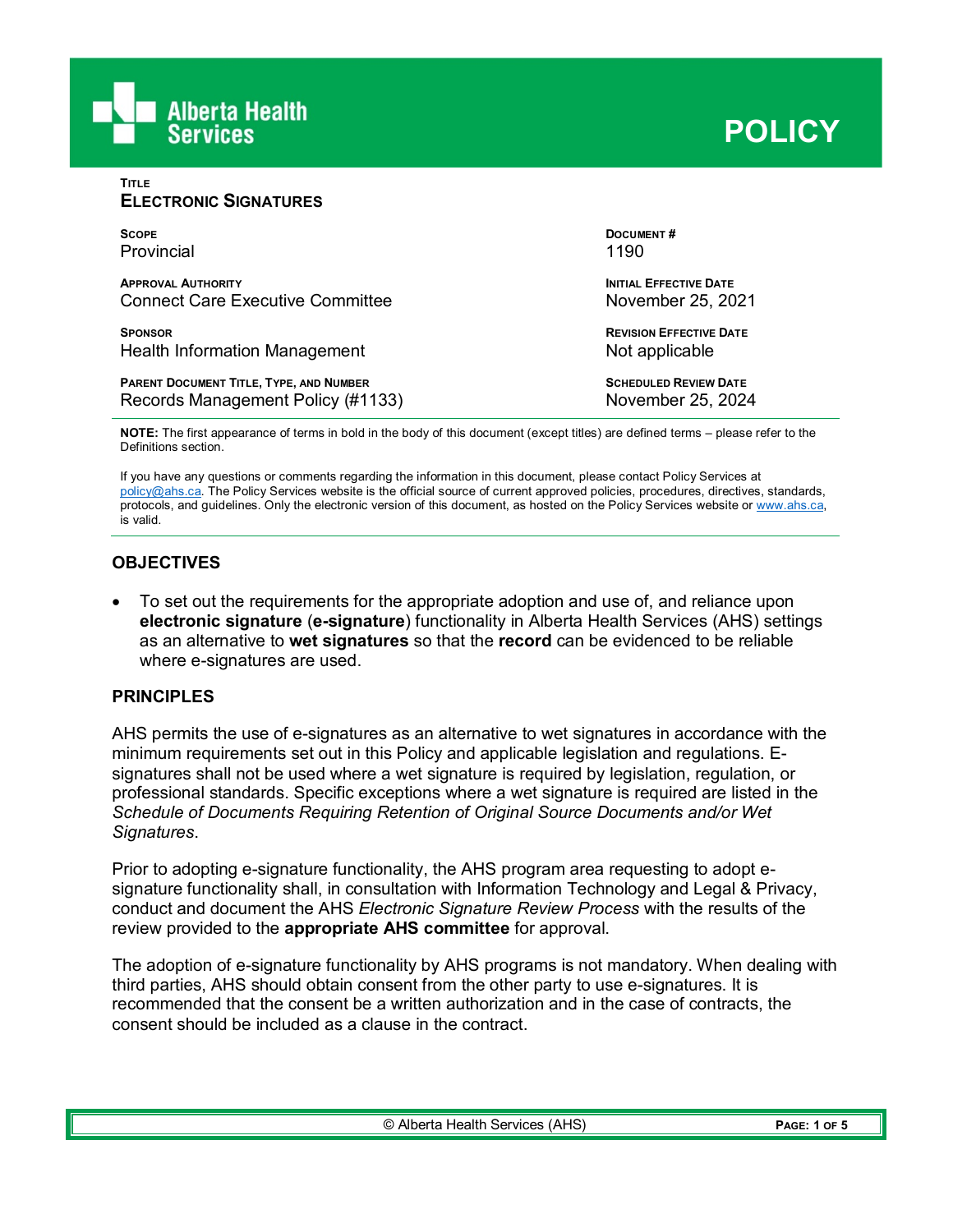|                              |                          | <b>POLICY</b> |
|------------------------------|--------------------------|---------------|
| TITLE                        | EFFECTIVE DATE           | DOCUMENT#     |
| <b>ELECTRONIC SIGNATURES</b> | <b>November 25, 2021</b> | 1190          |

#### **APPLICABILITY**

Compliance with this document is required by all Alberta Health Services employees, members of the medical and midwifery staffs, students, volunteers, and other persons acting on behalf of Alberta Health Services (including contracted service providers as necessary).

# **ELEMENTS**

#### **1. Initial Considerations**

- 1.1 An e-signature can take a variety of forms, including, for example:
	- a) a typed name or signature block;
	- b) electronic image of a handwritten signature;
	- c) electronic drawing of the signature created using a stylus or finger on a touchscreen; and
	- d) clicking an electronic confirmation or acknowledgement.
- 1.2 An e-signature is considered to be functionally equivalent to a wet signature if the e-signature can reliably:
	- a) identify the person signing; and
	- b) link the person, through the e-signature, to the document to show the person's acceptance of and intention to be bound by its contents.
- 1.3 There is no specific e-signature software or method that must be used by the AHS program area, provided the e-signature functionality of the software or method meets the requirements of this Policy, any applicable statutory requirements, and the operational needs of AHS.

# **2. Preparation**

- 2.1 AHS programs adopting e-signature functionality shall, in consultation with Information Technology and Legal & Privacy:
	- a) complete the AHS *Electronic Signature Review Process* to identify and evaluate the factors identified below which impact the decision to proceed with an e-signature. These factors include, but are not limited to, the following:
		- (i) purpose and type of transaction;
		- (ii) applicability and permissibility of e-signatures within existing legislation, regulations, professional standards, and other relevant AHS policy documents;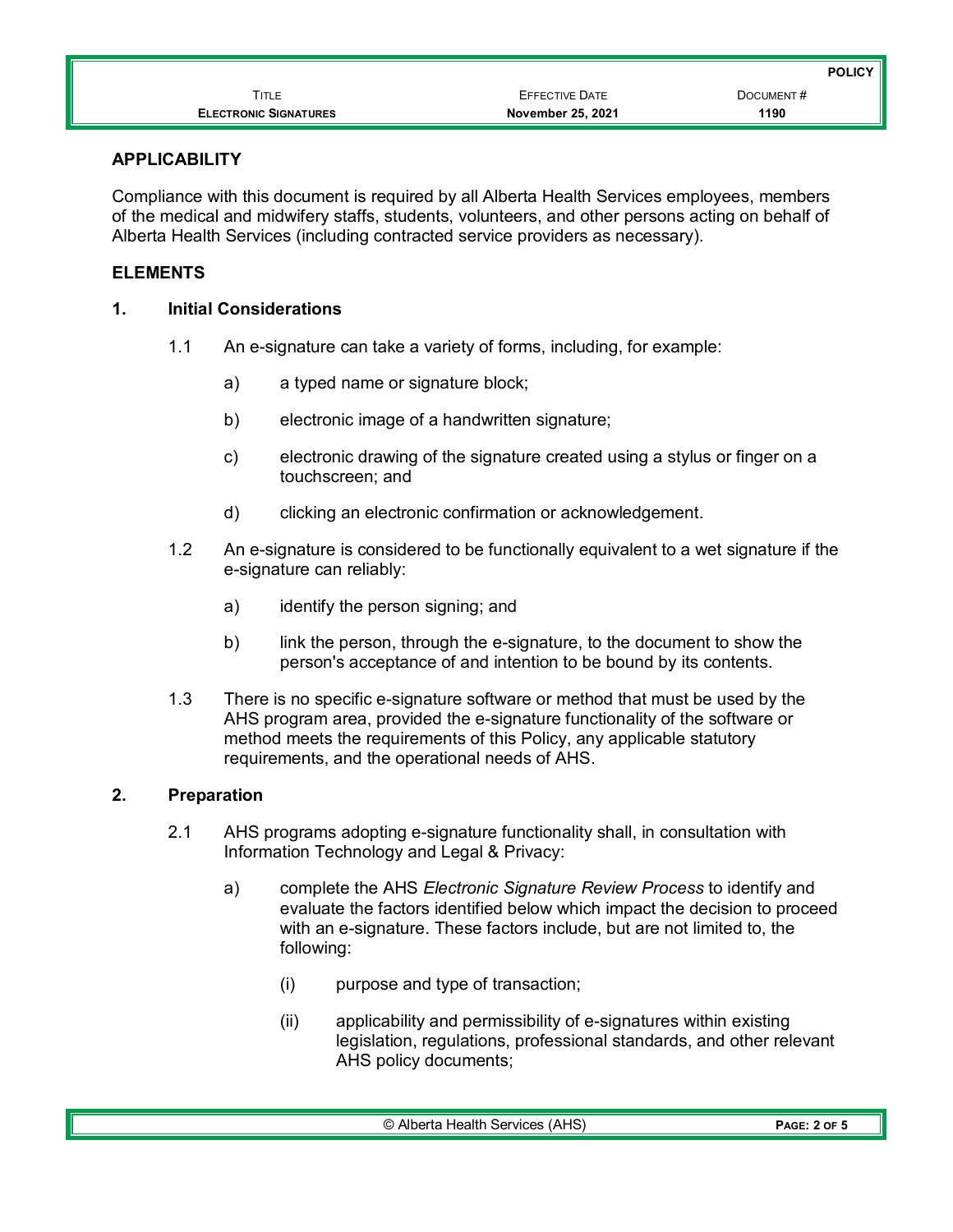|    |                   |                                              |                                                                                                                                               |                                                |                                                                                                                                                        | <b>POLICY</b>     |
|----|-------------------|----------------------------------------------|-----------------------------------------------------------------------------------------------------------------------------------------------|------------------------------------------------|--------------------------------------------------------------------------------------------------------------------------------------------------------|-------------------|
|    |                   | <b>TITLE</b><br><b>ELECTRONIC SIGNATURES</b> |                                                                                                                                               |                                                | <b>EFFECTIVE DATE</b><br>November 25, 2021                                                                                                             | DOCUMENT#<br>1190 |
|    |                   |                                              | (iii)                                                                                                                                         | transaction;                                   | identifying relationships between parties to the electronic                                                                                            |                   |
|    |                   |                                              | (iv)                                                                                                                                          | scope of e-signature usage;                    |                                                                                                                                                        |                   |
|    |                   |                                              | (v)                                                                                                                                           | responsibility);                               | whether the transaction has legal significance (e.g., transferring<br>funds, forming a contract or other obligation, or fulfilling a legal             |                   |
|    |                   |                                              | (vi)                                                                                                                                          | another person's e-signature);                 | risk of intrusion (i.e., the risk of an unauthorized person using                                                                                      |                   |
|    |                   |                                              | (vii)                                                                                                                                         | being questioned as legitimate);               | risk of repudiation of an e-signature (i.e., the risk of an e-signature                                                                                |                   |
|    |                   |                                              | (viii)                                                                                                                                        | risk of forgery or fraud;                      |                                                                                                                                                        |                   |
|    |                   |                                              | (ix)                                                                                                                                          | functionality and convenience;                 |                                                                                                                                                        |                   |
|    |                   |                                              | (x)                                                                                                                                           | contained in the record;                       | record retention in the same format as it was created, sent, or<br>received, and whether it accurately represents the information                      |                   |
|    |                   |                                              | (xi)                                                                                                                                          | business necessity; and                        |                                                                                                                                                        |                   |
|    |                   |                                              | (xii)                                                                                                                                         | process;                                       | the cost and benefit of implementing a particular e-signature                                                                                          |                   |
|    |                   | b)                                           |                                                                                                                                               |                                                | determine that the e-signature functionality meets the requirements<br>outlined in this Policy and the AHS Electronic Signature Review Process;        |                   |
|    |                   | c)                                           | obtain final approval from the appropriate AHS committee to implement<br>the use of e-signatures; and                                         |                                                |                                                                                                                                                        |                   |
|    |                   | d)                                           |                                                                                                                                               |                                                | verify that all electronically signed records going to third parties meet the<br>requirements of the third party and any other receiving organization. |                   |
| 3. | <b>Processing</b> |                                              |                                                                                                                                               |                                                |                                                                                                                                                        |                   |
|    | 3.1               |                                              | All e-signature functionality adopted by AHS program areas shall, at a minimum:<br>obtain the signatory's consent to the use of e-signatures; |                                                |                                                                                                                                                        |                   |
|    |                   | a)                                           |                                                                                                                                               |                                                |                                                                                                                                                        |                   |
|    |                   | b)                                           |                                                                                                                                               | content prior to applying an e-signature;      | provide an opportunity for the signatory to review the entire record or                                                                                |                   |
|    |                   | c)                                           |                                                                                                                                               | to a record before the e-signature is applied; | require that the signatory is informed that an e-signature is being applied                                                                            |                   |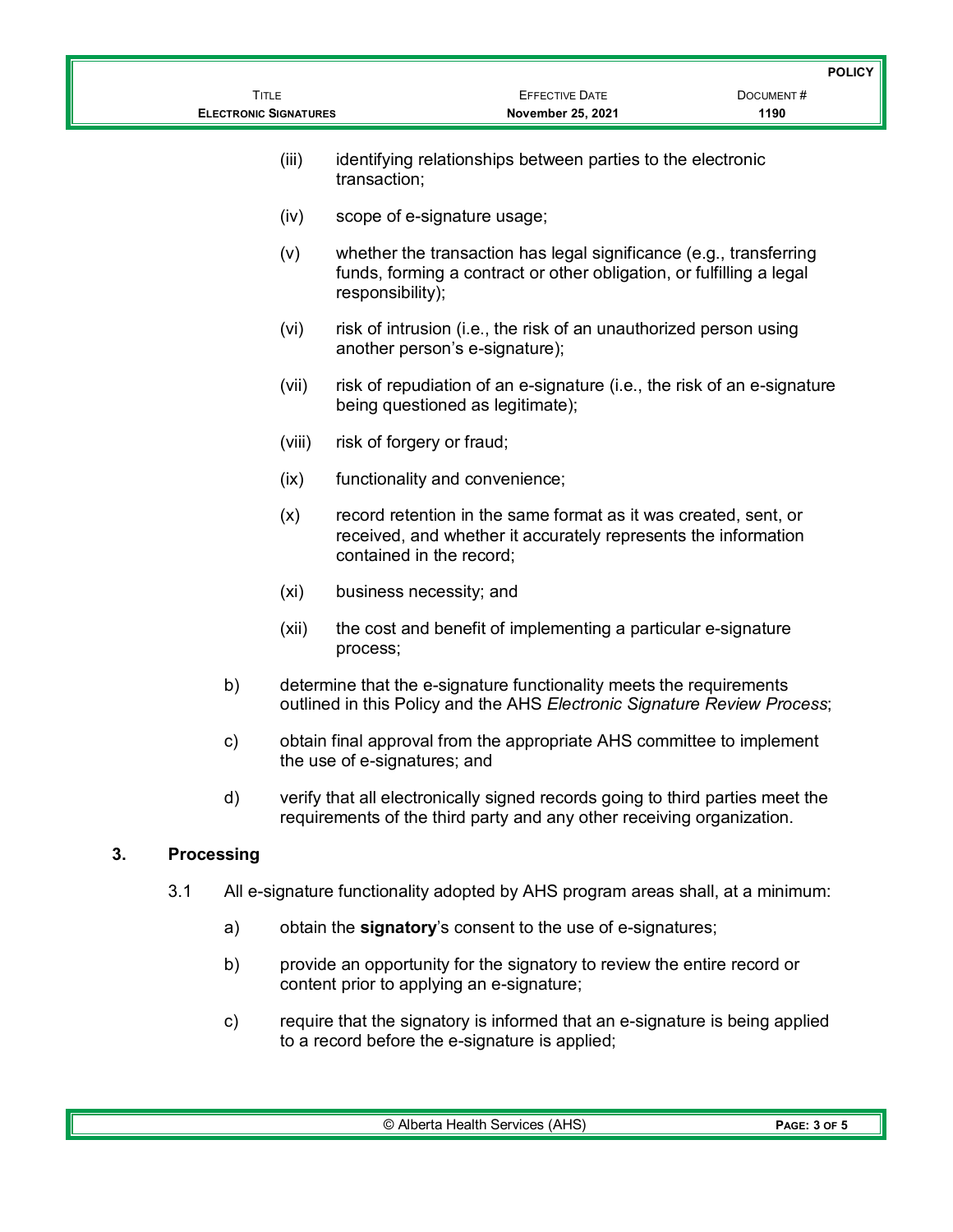|                              |                       | <b>POLICY</b> |
|------------------------------|-----------------------|---------------|
| TITLE                        | <b>EFFECTIVE DATE</b> | DOCUMENT#     |
| <b>ELECTRONIC SIGNATURES</b> | November 25, 2021     | 1190          |

- d) allow the signatory's intent to sign the record to be expressed as part of the record or in a certification statement submitted with and linked to the signed record;
- e) ensure that any changes to the record are tracked and auditable (as necessary), and, once all required e-signatures are collected and applied, the record is stored in a secure manner that prevents any further changes to maintain the integrity of the record;
- f) have an AHS program-specific opportunity for the signatory to opt out of electronically signing and provide the signatory with the option to sign a hard copy version of the record, where appropriate; and
- g) ensure the program area otherwise complies with the AHS *Delegation of Approval Authority* Policy when identifying the signatories to a record.

# **4. Signature Retention**

- 4.1 The date, time, and fact that the signatory indicated their intent to sign the record shall be recorded and retained for evidentiary purposes in accordance with the AHS *Records Management* Policy, associated policies and procedures, the AHS *Records Retention Schedule*, and statutory requirements. The date and time may be different than the date and time that the signatory accessed the application or the record was authenticated.
- 4.2 All electronically signed records shall be created, retained, and destroyed in accordance with the AHS *Records Management* Policy, associated policies and procedures, the AHS *Records Retention Schedule*, and statutory requirements as applicable.
- 4.3 The e-signature metadata required to be retained, if any, such as the signature itself, the signatory's name, date signed, date sent and received, origin and destination, etc., shall be in accordance with the applicable standards within the AHS *Records Management* Policy, associated policies and procedures, the AHS *Records Retention Schedule*, and statutory requirements as applicable.

# **5. Implementation – Security and Risk**

5.1 AHS program areas, in consultation with Information Technology and Legal & Privacy, shall ensure an appropriate level of security required to link the signed record with the signatory to address, at a minimum, the confidentiality, authenticity, integrity, security, and accessibility of the record. The appropriate level of security is determined through the AHS *Electronic Signature Review Process*.

# **DEFINITIONS**

**Appropriate AHS committee** means an AHS governance or operational committee with the authority to approve AHS program or Information Technology expenses to cover the costs of the requested e-signature functionality.